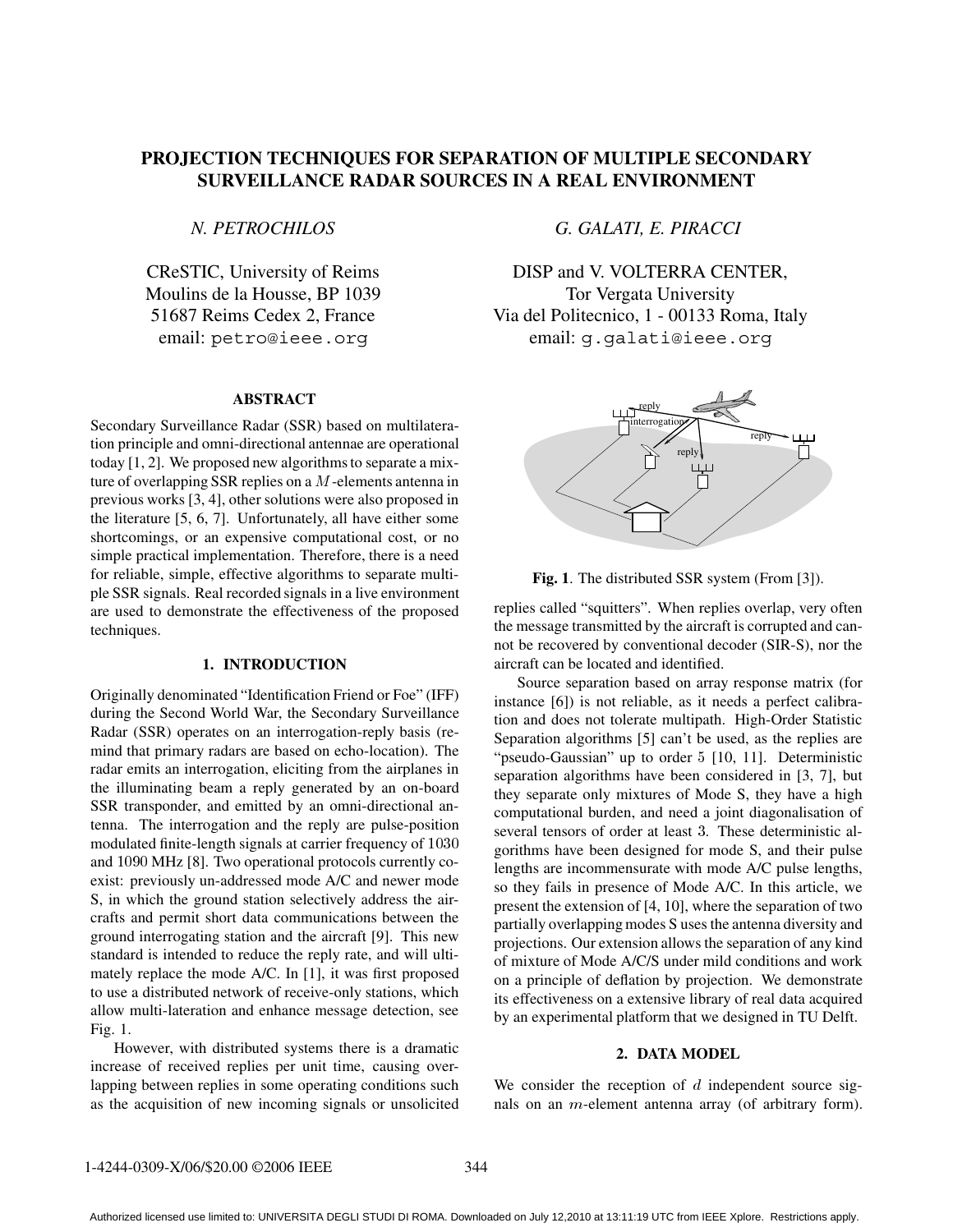The baseband antenna signals are sampled at frequency  $T$ greater than the signal bandwidth and stacked in vectors  $\mathbf{x}[n]$  (size m). After collecting N samples, the observation model is

$$
X = M \cdot S + N \tag{1}
$$

where  $X = [x[1], \dots, x[N]]$  is the  $m \times N$  received signal matrix.  $S = [s[1], \cdots, s[N]]$  is the  $d \times N$  source matrix, where  $s[n] = [s_1[n], \dots, s_d[n]]^T$  is a stacking of the  $d$  source signals (superscript  $T$  denotes transpose). N is the  $m \times N$  noise matrix, whose elements are temporally and spatially white. M is the  $m \times d$  mixing matrix that contains the array signatures and the complex gains of the sources. We assume that the replies are independent (so uncorrelated), i.e.  $E\{s_i s_j^*\} = 0$  for  $i \neq j$ , and M is full Be column rank ( $d \leq m$ ).

It is important to note that the sources are either mode A/C or mode S, so are **packet-wise of different lengths**, resp. 21.7 $\mu$ s and 64/120 $\mu$ s. The source consists of a binary sequence with alphabet  $\{0, 1\}$ , modulated by a complex exponential due to a residual carrier frequency. Figure 2 present a typical case of mixed replies, where actually two mode S (in boxes) and one mode A/C (not visible) are present.



**Fig. 2**. A record of overlapped replies (case W5).

# **3. THE ALGORITHM**

First we remind the algorithm proposed in [4] for the sake of comprehension, then its extension is presented.

#### **3.1. Projection Algorithm**

In [3], the MDA algorithm fails for partly overlapping mode S (with large time delay), moreover measurements of recorded signals have shown that a mixture of more than two mode S were still a rare event. Therefore in [4], we considered how to un-mix two mode S having significantly different times of arrival,  $t_1$  and  $t_2$  (as it seems to be the case in Figure 2).

The algorithm begins with the detection of the  $t_i$ 's. The data is sliced by times slots of 200 samples  $(4\mu s)$ , on each time slot is performed a whiteness test [12] based on the Singular Value Decomposition, SVD [13], see Figure 3. This allows us to estimate the number of sources as a function of time, and to isolate the two time supports where each source is single.



**Fig. 3**. The singular values as a function of time.

Be the notation  $(.)^{(1)}$  the matrix collecting the subset of the columns related to the times  $t_1$  till  $t_2$  (selection of the columns). Similarly, we define the notation  $(.)^{(2)}$  for the subset of the columns related to the times  $t_3$  till  $t_4$ . Then we have the following relation:

$$
\mathbf{X}^{(1)} = \mathbf{M} \cdot \mathbf{S}^{(1)} + \mathbf{N}^{(1)}
$$
  

$$
\mathbf{X}^{(2)} = \mathbf{M} \cdot \mathbf{S}^{(2)} + \mathbf{N}^{(2)}
$$

where the matrix  $S^{(1)}$  is the sub-matrix of S containing the samples in the time interval  $[t_1, t_2]$ . Therefore  $X^{(1)}$  contains only the first source and can be simplified as (resp. for  ${\bf X}^{(2)}$ ):

$$
\mathbf{X}^{(1)} = \mathbf{m}_1 \cdot \mathbf{s}_1^{(1)} + \mathbf{N}^{(1)}
$$

$$
\mathbf{X}^{(2)} = \mathbf{m}_2 \cdot \mathbf{s}_2^{(2)} + \mathbf{N}^{(2)}
$$

where the  $m_i$ 's are the columns of M, and the  $s_i$ 's the rows  $\alpha$ f  $\mathbf{S}$ 

Note that  $X^{(1)}$  and  $X^{(2)}$  are rank-one matrices in the noiseless case. By a SVD on  $X_i$ , we can estimate the main vector  $\hat{\mathbf{m}}_i$ , which is the vector corresponding to the highest singular value.

Once the space signatures  $\hat{\mathbf{m}}_1$  and  $\hat{\mathbf{m}}_2$  have been identified, the matrix  $M$  is thus estimated. We finally multiply X by the Moore-Penrose pseudo-inverse of M ( $M^{\dagger}$  =  $(M^H M)^{-1} M^H$ ), and recover the estimated sources:  $S =$  ${\bf M}^{\dagger}{\bf X}.$ 

#### **3.2. Extension**

We consider now a mixture of several replies encoded in any mode. Assuming that  $d \leq m$ , we reduce the received signal dimension  $m$  to  $d$  by projecting **X** onto the signal subspace  $V_d$  (obtained by a SVD), such that:

$$
\mathbf{V}_d = \mathbf{M}\mathbf{S} + \mathbf{N}
$$

with M a reduced  $d \times d$  square mixing matrix. From now on, we drop the hat from the notation.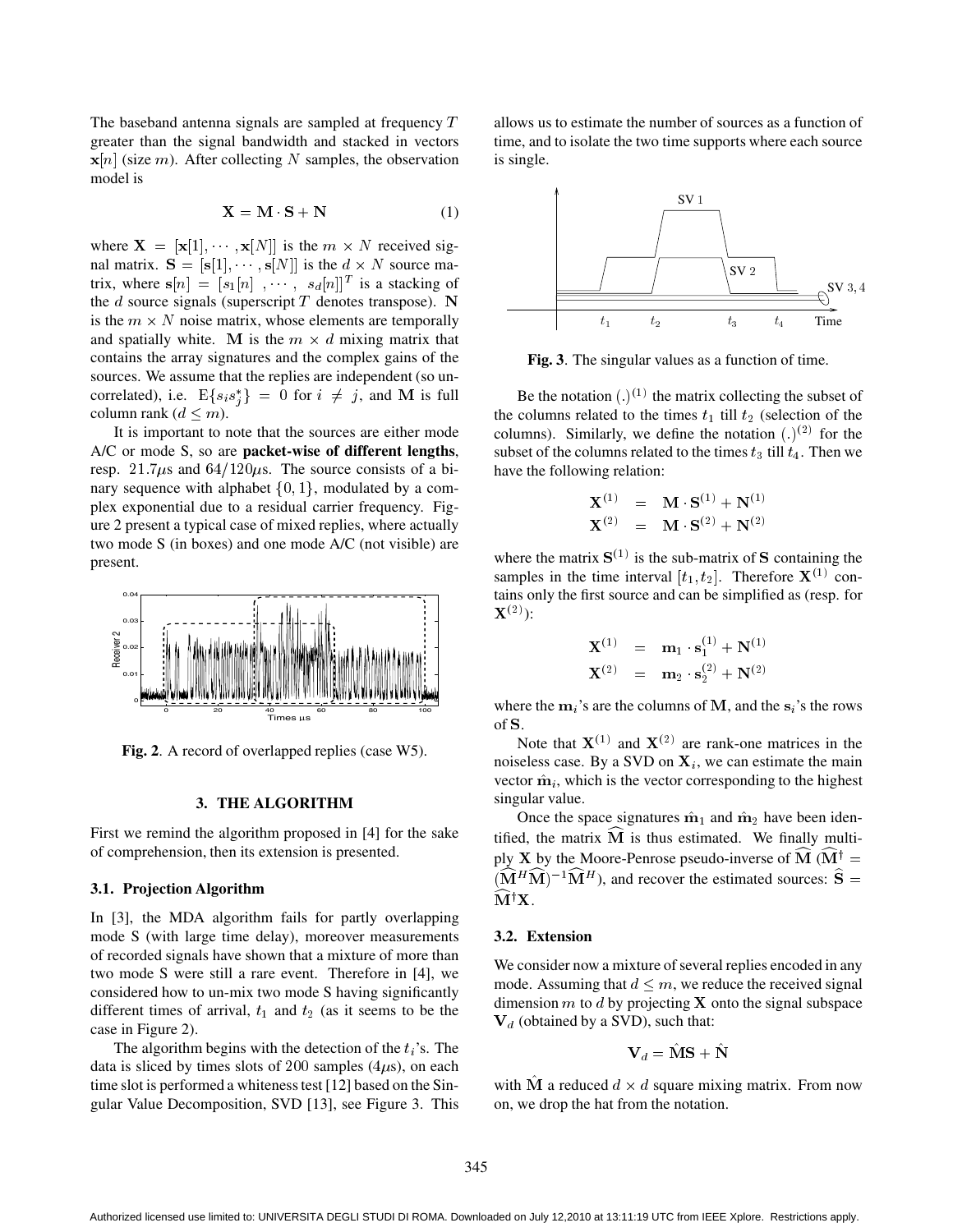Our algorithm takes advantage of the packet form of the data to remove from one source after the other using the next proposition.

**Proposition 1** *Given overlapping signals received by an -element array with time samples, with the noiseless model:*  $V_d = MS$ . Assuming that  $(A1)$  M is a  $d \times d$  full  $\qquad$  con *rank matrix (and practically having a good conditioning number*),  $(A2)$  one source of the mixture is present alone *over a substantial time slot*  $\Delta T$  *such that it is possible to detect it, this source is orthogonal to the other sources, then:*

 $\alpha$ ) under (**A1-2**) a signal subspace of dimension  $d-1$ *can be extracted, which contains only the*  $d-1$  *remaining signals.*  $\beta$ *)* adding  $(A3)$  permits to recover the one source.

**Proof:** We describe the algorithm as a proof. Using  $(A2)$ , by a rank-one decomposition, we estimate the signature vector  $m_1$  of the one reply present over  $\Delta T$ .

Be the matrix P being a basis for the vector space  $\mathbb{C}^d$ , where we choose for the first vector  $\frac{\mathbf{m}_1}{\|\mathbf{m}_1\|}$  (||.|| stands for the Euclidean norm of a vector):

$$
\mathbf{P} = \left[ \frac{\mathbf{m}_1}{||\mathbf{m}_1||} \ \mathbf{w}_2 \ \mathbf{w}_3 \ \dots \ \mathbf{w}_d \right]
$$

where by construction,  $\forall i \in \{2, d\} \mathbf{w}_i^H \mathbf{m}_1 = 0$ .

Denotes  $P_{d-1}$  the sub-matrix containing only the last  $d-1$  columns of P. Then the resulting product  $V_{d-1} =$  ${\bf P}_{d-1}^H{\bf V}_d$  is a  $(d-1)\times N$  matrix that contains only the sources 2 till  $d$ , such as

$$
\mathbf{V}_{d-1} = \mathbf{P}_{d-1}^H \mathbf{M}_d \mathbf{S} = \mathbf{P}_{d-1}^H \mathbf{M}_{d-1} \mathbf{S}_{d-1}
$$

where  $S_{d-1}$  are the last  $d-1$  rows of S, and  $M_{d-1}$  the last  $d-1$  columns of M.

Next, we need to prove that  $P_{d-1}^H \mathbf{M}_{d-1}$  is full rank square matrix.  $P$  and  $M$  are full rank square matrices, so the determinant of their product is non-zero. After a few derivation, it appears that the determinant is equal to

$$
|\mathbf{P}^H \mathbf{M}| = ||\mathbf{m}_1|| \cdot |\mathbf{P}^H_{d-1} \mathbf{M}_{d-1}|
$$

as the first determinant and the norm of the vector  $m_1$  are non-zero, it implies that the determinant,  $|\mathbf{P}_{d-1}^{H} \mathbf{M}_{d-1}|$  is non-zero as well, and therefore the matrix is full rank, and point  $\alpha$ ) is demonstrated.

Point  $\beta$ : as  $m_1$  is non-zero there is a *i* such that the *i*-th component is  $\{ {\bf m}_1 \}_i \neq 0$ . Then the vectors set:  $\{ {\bf V}_{d-1}^T {\bf v}_i^T \}$   $\qquad \,$  V is full rank, performing a Gram-Schmidt orthogonalization on these vectors, the output of the last vector will be cleaned out of the contribution of  $s_2$  till  $s_d$ , and therefore be proportional to  $s_1$ . Practically, a reduced QR factorization on the matrix  $[\mathbf{V}_{d-1}^T \mathbf{v}_i^T]$  delivers  $\mathbf{s}_1^T$ .  $\Box$ 

The Extended Projection Algorithm, EPA, is based on a deflation concept. Assuming that the sources are all orthogonal two by two, the recursive use of Proposition 1 allows us to separate the replies.

Beforehand, we estimate the noise standard deviation using a time interval which is chosen if  $1$ ) there is no crosscorrelation between channels (e.g.  $E\{x_i[n|x_j[n]\} = \delta_{ij}$ ), 2) if each channel output has a zero skewness and kurtosis, and  $3$ ) if the time auto-correlation of the channels outputs are approximately a Dirac function of time:  $C_i(\tau) =$  $E\{x_i[n]x_i^*[n+\tau]\} = \delta(\tau)$ . The algorithm follows the next step:

- 1. The data is sliced in chunk of  $400$  samples ( $8\mu s$ ) on which a SVD is performed (as in Figures 3 and 4).
- 2. For each slices, we use a whiteness test to decide if there are  $0, 1$ , or more sources.
	- (a) if there exists at least one slice with one source, the slice with the largest estimated power is chosen to apply the Proposition 1. Go to step 3.
	- (b) if there only exist slices with either zero or more than one source, then we choose among the slices with several sources, the one which has the largest difference between the first and the second singular value. This choice is done hoping that we could estimate the signature vector of the main source. Go to step 3.
	- (c) if no source are detected, the algorithm stops.
- 3. The extracted source  $(\beta)$  from Prop. 1) is kept aside, while the estimated residual subspace  $(\alpha)$  from Prop.  $(1)$  is used to feed the step 1.

Downstream, our separation algorithm, the extracted replies have to be decoded. To this end, we use a conventional decoder. One advantage is that under some conditions, a conventional decoder may decode two modes A/C received on a channel. So if the separation fails, it gives an extra opportunity to decode the replies in given cases.

**Remark:** Note that this type of algorithm is not limited to SSR sources, but to any kind of packet-like sources.

#### **3.3. Conventional receiver**

 Vertical Array) rotating antenna, conventional receiver and Because we consider a practical algorithm, in the next section, we compare our algorithm over real data with an actual SSR system. Such system is composed of a LVA (Large a plot extractor. The sum channel from the antenna supplies the signal to be processed by the conventional receiver, which consists of two steps: timing synchronization and pulse detection. For Mode A/C replies, the time synchronization is done by bracket detection, and for Mode S by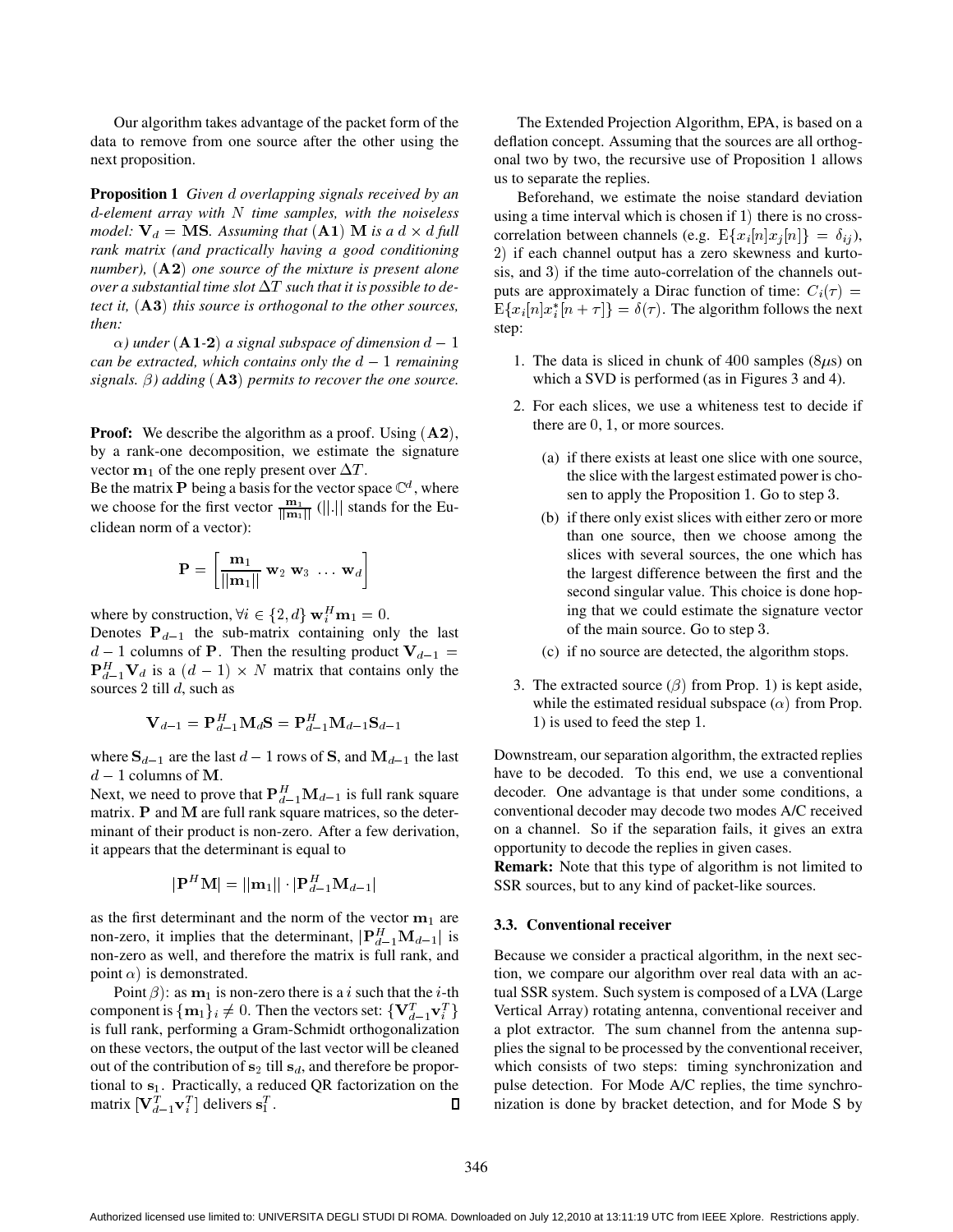preamble detection. Next to it, the pulse detection is performed using the estimated time reference and the signal amplitude estimate. The plot extractor provides to create and the refresh the airmobile tracks and shows to the ATC operator the scenario on a monitor.

# **4. RESULTS**

The analysis is done using SSR signals received and recorded by means of an ad-hoc system implemented and owned by the Technical University of Delft (CAS/ IRCTR). This system is made up by a four-elements receive array connected to a wide band digital acquisition system<sup>1</sup>; thanks to it, a large amount of signals has been recorded during the summer 2003 [14].

# **4.1. An example**

We first consider an example, the record *W5*, which has the worst behavior from the set of cases that has been presented in [15], where only pairs of mode S were investigated.



Fig. 4. Detection test over case W5 (time in  $\mu$ s).

The SVD values used for the detection test are presented in Figure 4. Note that we detect an hidden Mode A/C that coincide exactly, by chance, with the preamble of the first Mode S reply.

Figure 5 presents the estimated replies by the extended algorithm from Proposition 1. We note that the separation is efficient. Remind that state of the art Mode S stations decoder can process only the leading mode S reply, and that other separation algorithms would be very expensive [5], or partly fail [3, 4, 6, 7].

#### **4.2. Performance analysis**

Next, we consider the data measured during the summer 2003. The campaign measurement lasted a week, and produced  $131$  files that have  $130000$  samples, so  $2.6$  ms long. The data was recorded for later off-line processing, so the



**Fig. 5**. Case **w5**: separation achieved by the Proposition 1.

quality of the measurement was not checked directly. We selected the most satisfying records, e.g. from the 3 best days, which represent then 70 records.

As the SSR replies are packet-wise, a record is made of several time intervals where a mixture of replies (or a single one) are present, and in-between only noise is present. We cut each record in several cases to keep only the times with replies; such that we obtain 651 different real cases to study.

| Case                         | $n_i$ | $n_i/N$ | C.R. | S.   | $S.+C.R.$ |
|------------------------------|-------|---------|------|------|-----------|
| Global                       | 651   | 1       | 0.46 | 0.88 | 0.61      |
| Single reply                 | 303   | 0.47    | 0.93 | 1.00 | 0.94      |
| 2 replies                    | 190   | 0.29    | 0.07 | 0.90 | 0.39      |
| 2 replies, R.D.              | 38    | 0.06    | 0.00 | 0.00 | 0.11      |
| 3 replies,                   | 84    | 0.13    | 0.00 | 0.93 | 0.29      |
| $\overline{3}$ replies, R.D. | 15    | 0.02    | 0.00 | 0.33 | 0.20      |
| 4 replies                    | 12    | 0.02    | 0.00 | 0.92 | 0.25      |
| 4 replies, R.D.              |       | 0.00    | 0.00 | 0.00 | 0.00      |
| More replies                 | 8     | 0.01    | 0.00 | 0.63 | 0.00      |
| $2 \rightarrow 8$ replies    | 348   | 0.53    | 0.04 | 0.78 | 0.31      |

**Table 1**. Success table: Probability of event, success rate for the Conventional Receiver (C.R.), success rate for the Extended Projection Algorithm (S.), and for the Extended Projection Algorithm followed by the use of a conventional Receiver (S.+C.R.), for each number of replies. R.D. means "Rank Deficient" matrix M.

We present in table 1 the success rate of our algorithm compared to a Conventional Receiver. We classify the various cases by the number of present replies, independently if there are mode A/C or mode S. We also notify if the mixture of the sources has a mixing matrix  $M$  is rank deficient (for instance two replies impinge from the same direction), by denoting Rank Deficient (R.D.) in the table 1. The table presents the number of cases for each category, its percent-

 $1$ http://cas.et.tudelft.nl/ $\sim$ nicolas/public\_exp/